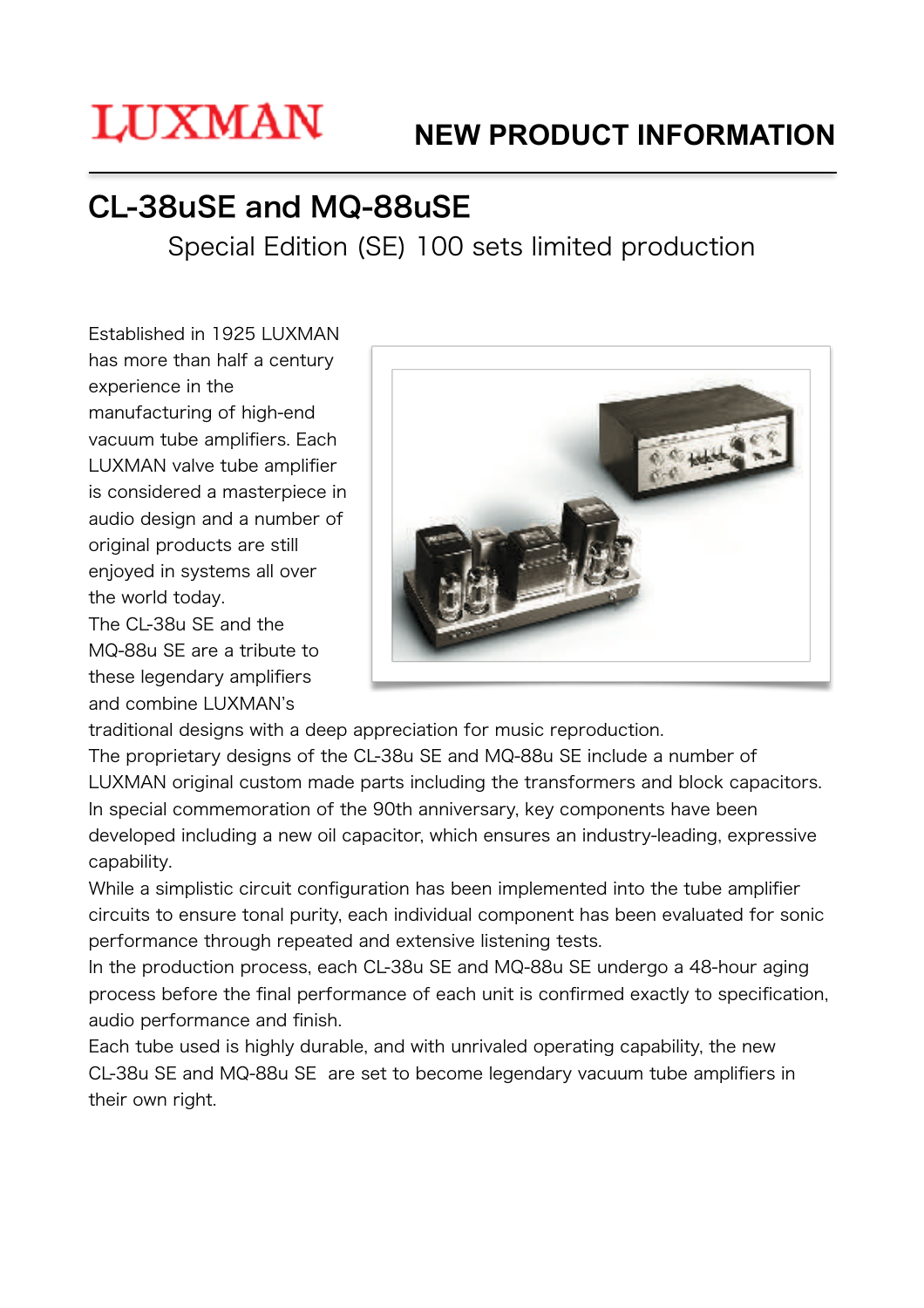### CL-38uSE VACUUM TUBE CONTROL AMPLIFIER



The CL-38u encapsulates the original design and features of the CL-35 control amplifier developed in 1970, updated and reconfigured in celebration of 90 years of high-end audio reproduction. LUXMAN's R&D team have paid special attention to the tonal quality of this "Special Edition" with up graded ECC803 and ECC802, Slovakia JJ Electronics Tubes for unbeatable silky-smooth expression.

- CL-38uSE is as "38 series tradition" shield chassis structure and housed in an attractive wooden cabinet.
- The classic SRPP(Shunt Regulated Push Pull ) amplifier configuration operates in antiphase bringing extremely low output impedance throughout all gain stages and achieves a strong drivability to cope with the most awkward amplifier loads.
- Equipped with a multi-function tone control and phono equalizer
- The CL-38u is equipped with four fully-fledged, MC cartridge step-up transformers LR independent / 2 stage gain independence and phono equalizer amplifier circuits, optimised for analogue record playback.
- A three-stage treble / bass tone control, enhances dynamic control to the listener's taste
- In addition, it is also equipped with a convenient switch for mono playback and lowcut switch to suppress unwanted low frequency vibrations from warped records.
- A simple aluminum remote control is supplied.

**SPECIFICATIONS** 

Item Value Input Sensitivity / Impedance LINE: 190mV / 50kΩ , PHONO (MM): 2mV / 47kΩ,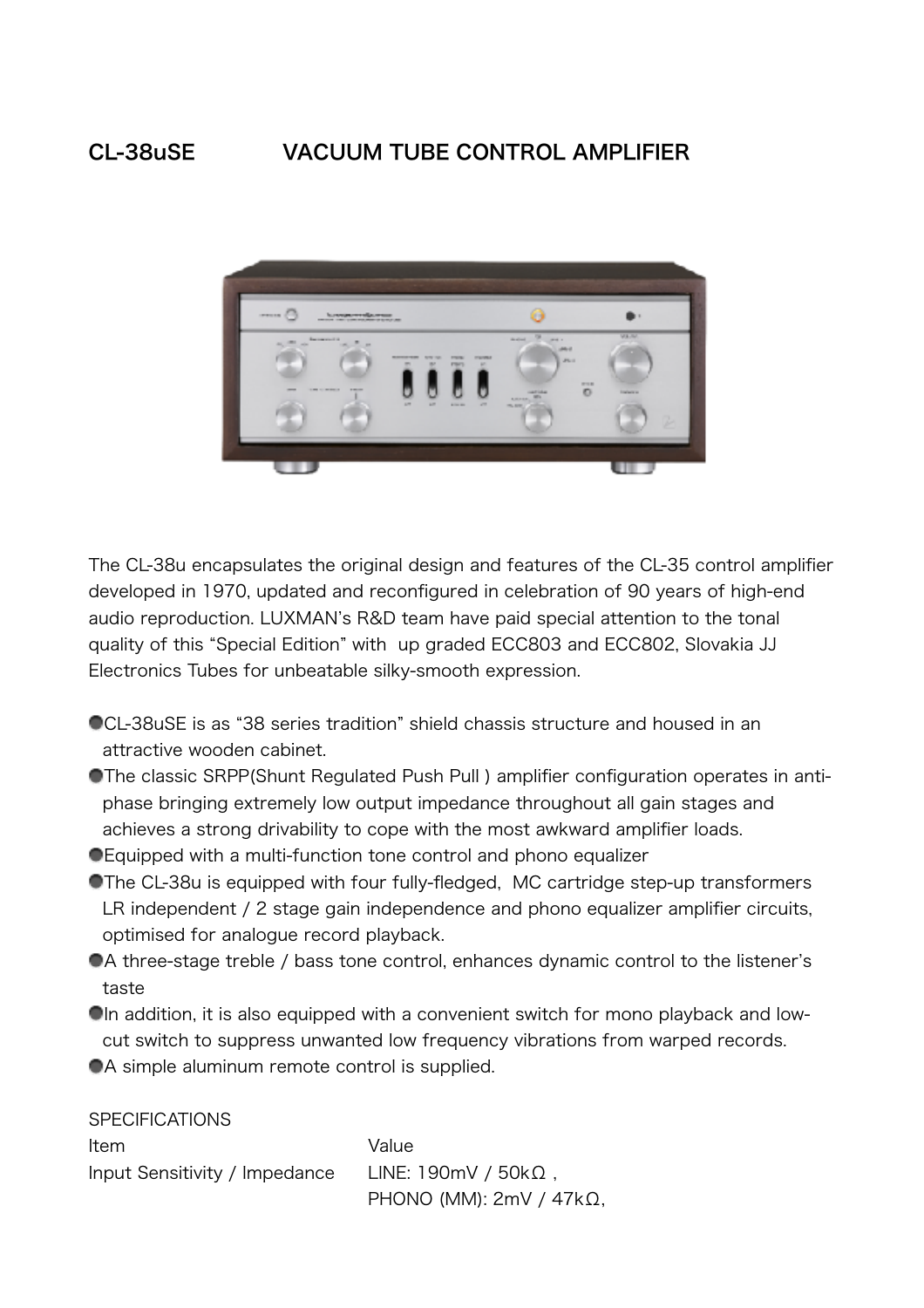|                                      | PHONO (MC-H): $0.3$ mV / $100\Omega$ ,          |
|--------------------------------------|-------------------------------------------------|
|                                      | PHONO (MC-L): 0.08mV / 30Ω                      |
| Output Voltage / Impedance           | IV RMS / 300Ω, 19V (max.)                       |
| <b>Total Harmonic Distortion</b>     | 0.006% (1kHz), 0.06% (20Hz - 20kHz)             |
| <b>Frequency Response</b>            | PHONO: 20Hz - 20kHz (+0, -0.5dB),               |
|                                      | LINE: 10Hz - 70kHz (+0, -3.0dB)                 |
| S/N Ratio                            | LINE: 100dB, PHONO (MM): 70dB,                  |
|                                      | PHONO (MC-H): 68dB, PHONO (MC-L): 65dB          |
| Input                                | LINE $\times$ 4, PHONO $\times$ 1               |
| Tape Input / Output                  | 1 set                                           |
| Lien Output                          | 2 sets                                          |
| <b>Tone Control</b>                  | Bass Turnover Frequency: 150Hz / 300Hz / 600Hz  |
|                                      | Treble Turnover Frequency: 1.5kHz / 3kHz / 6kHz |
| Low Cut                              | $30Hz$ (-6dB/oct)                               |
| Dimensions (W $\times$ H $\times$ D) | $400 \times 170 \times 307$ (mm)                |
| Net Weight                           | 13.5kg                                          |
|                                      |                                                 |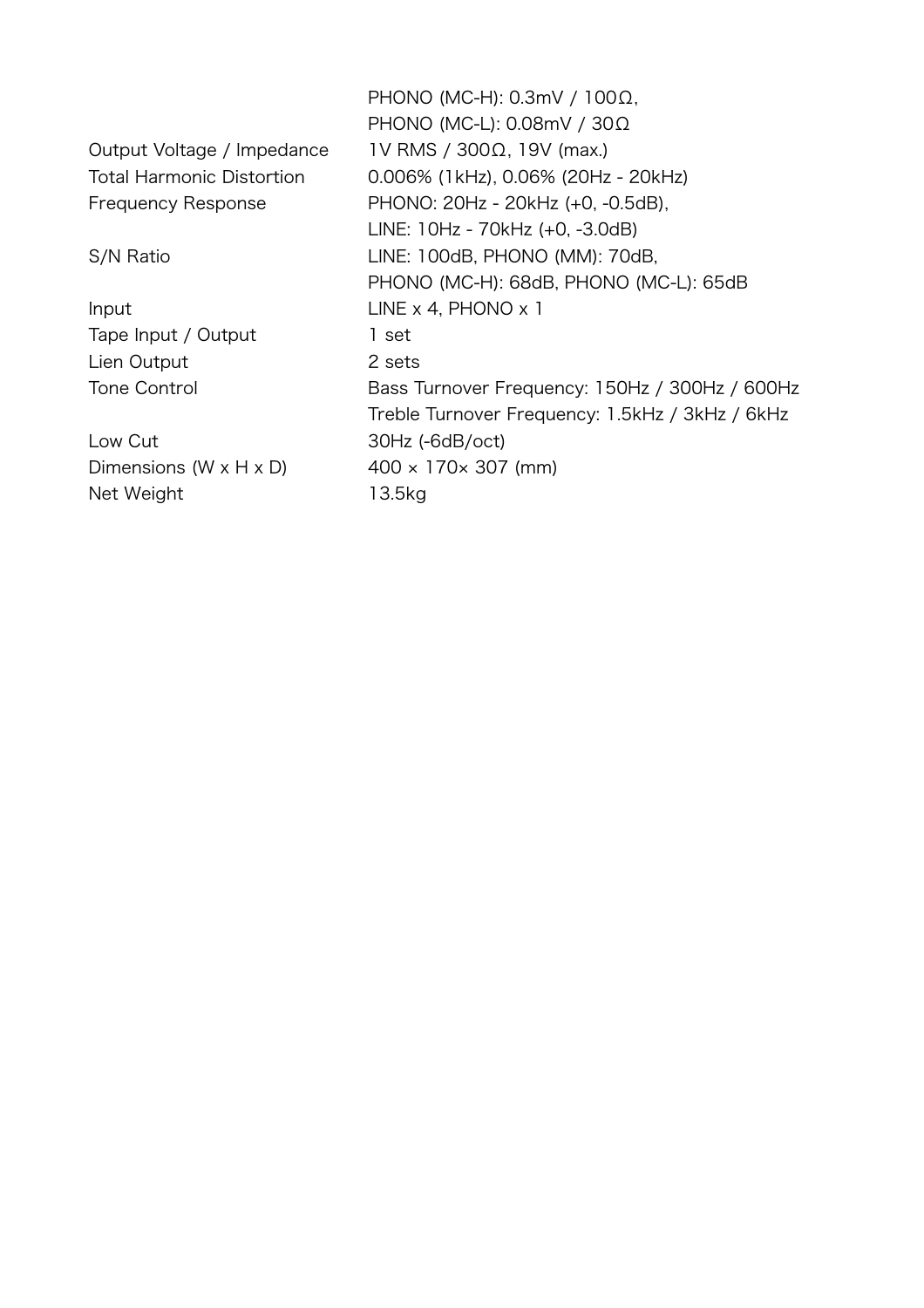### MQ-88uSE VACUUM TUBE STEREO POWER AMPLIFIER



Delivery : December 2016

The MQ-88u is based upon the legendary and highly sought after MQ-60 stereo power amplifier. It utilizes Slovakia JJ KT-88 power tubes configured in triode mode. With extensive research integrating new Slovakia JJ Electronics miniature vacuum tubes into the amplifier and oil condenser connections, circuit stability has been perfected above and beyond the original performance of the legendary MQ-60. As result, a much smoother tonal quality and powerful driving force can now be enjoyed.

- Push-pull circuit with triode connected JJ made KT88s for glamorous expression specific to vacuum tube amps
- Paralleled first stage and Mullard circuit in driver stage
- OY-15 type output transformers (used in many

 "Masterpiece") was redeveloped and encased in cast aluminum housing provide low output impedance for ideal speaker interface.

- **This unit is equipped with one each of fixed and variable inputs, the latter enabling** direct connection with any source component without a pre-amplifier.
- Delivering 2 x 25W into 6 ohms it operates in pure Class A adopting Luxman's long renowned vacuum tube circuit design.
- High confidence tube complement comprises 2 x ECC803, 2 x ECC802 and 4 x KT88.

| <b>SPECIFICATIONS</b>     |                                                                                                 |
|---------------------------|-------------------------------------------------------------------------------------------------|
| Item                      | Value                                                                                           |
| <b>Rated Power Output</b> | $25W + 25W$ (6 $\Omega$ ), 20W + 20W (4 $\Omega$ , 8 $\Omega$ )                                 |
| <b>Input Sensitivity</b>  | $790mV / 25 W (6\Omega)$                                                                        |
| Input Impedance           | 100kΩ                                                                                           |
|                           | Total Harmonic Distortion 0.15% (1kHz / 6 $\Omega$ / 1W), 0.5% (20Hz ~ 20kHz / 6 $\Omega$ / 1W) |
| S/N Ratio (IHF-A)         | 105dB                                                                                           |
|                           |                                                                                                 |